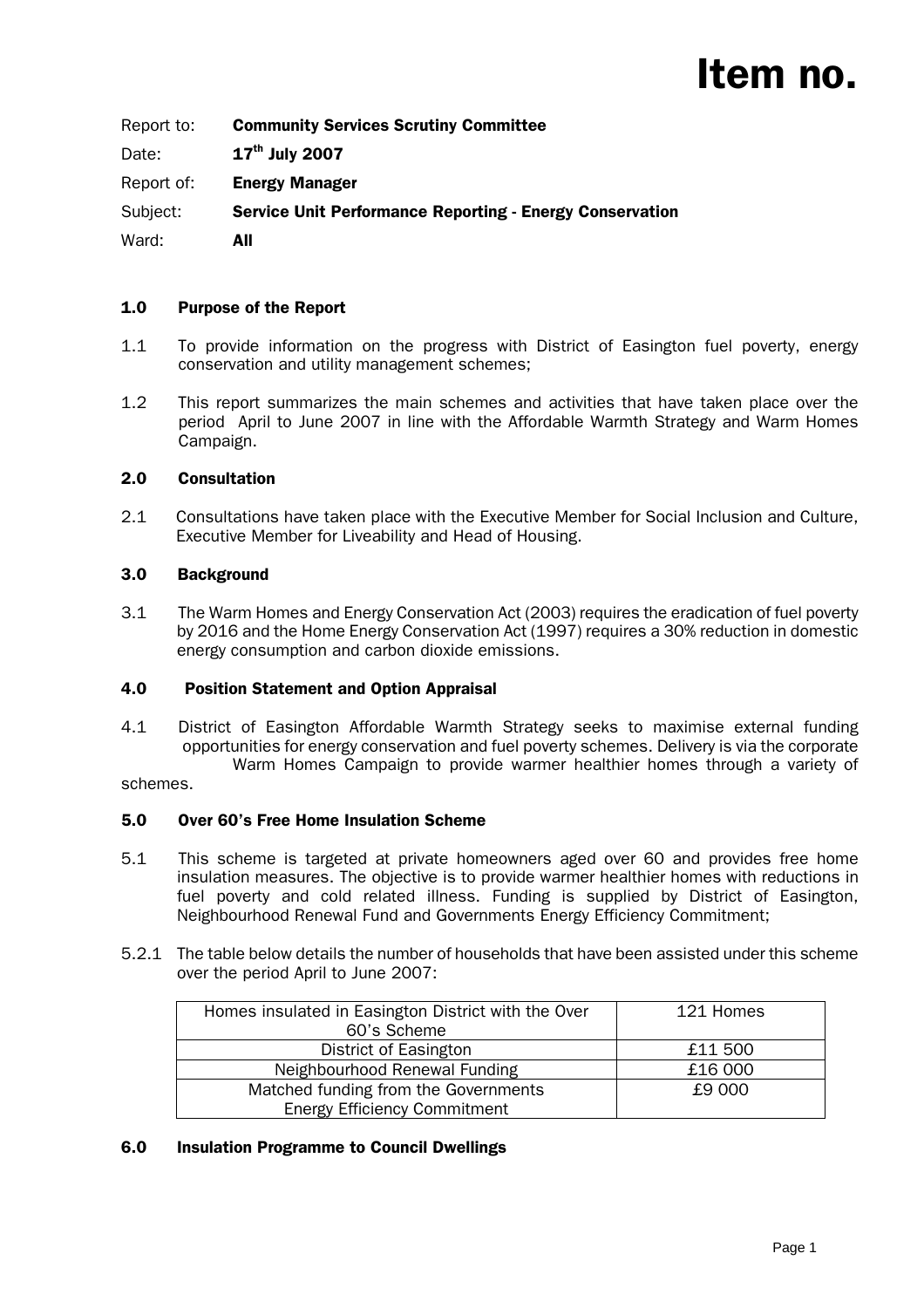- 6.1 Under this rolling programme settlements are targeted on a worst first basis. All council properties are surveyed individually and cavity wall and loft insulation measures are installed as and where required;
- 6.2 In addition free energy saving advice, fuel tariff information and low energy light bulbs are offered to tenants aimed at reducing their energy bills;
- 6.3 The following table details the number of council dwellings insulated over the period April to June 2007:

| <b>Settlement Targeted</b><br>By Rolling Programme | Peterlee                  |
|----------------------------------------------------|---------------------------|
| Council properties insulated                       | 165 Homes                 |
| Cost of works                                      | Capital Programme £23 500 |
|                                                    | Matched funding £17 000   |

#### 8.0 Warm Front Scheme

8.1 The Governments Warm Front scheme provides grants for central heating and insulation measures. The following table details the progress with this scheme:

| Total number of homes insulated in Easington District | 129 Homes Insulated |
|-------------------------------------------------------|---------------------|
| with the Warm Front scheme                            |                     |
| Total amount of Government funding brought into the   | £63,000             |
| District via the Warm Front scheme                    |                     |

#### 9.0 Energy Training Events

- 9.1 Briefing sessions are continuing with Primary Care Trust staff and community groups across the District. These sessions aim to promote fuel poverty intervention schemes to partner organisations in order to reach vulnerable households;
- 9.2 A series of energy training events are being planned with community groups during 2007/08 with the aim of developing a district wide community referral network.

#### 10.0 Policy, Legal, Financial, Risk, Communications and Corporate Implications

#### Policy Implications

The above schemes will assist in the implementation of Corporate Affordable Warmth Strategy and Energy Conservation Strategy.

#### Legal Implications

 We are required to comply with the Home Energy Conservation Act, Warm Homes and Energy Conservations Act and UK Fuel Poverty Strategy.

#### Financial Implications

These are no additional financial implications with this report.

#### Risk Implications

 A risk assessment has been completed and the necessary actions required to manage the identified risks will be implemented.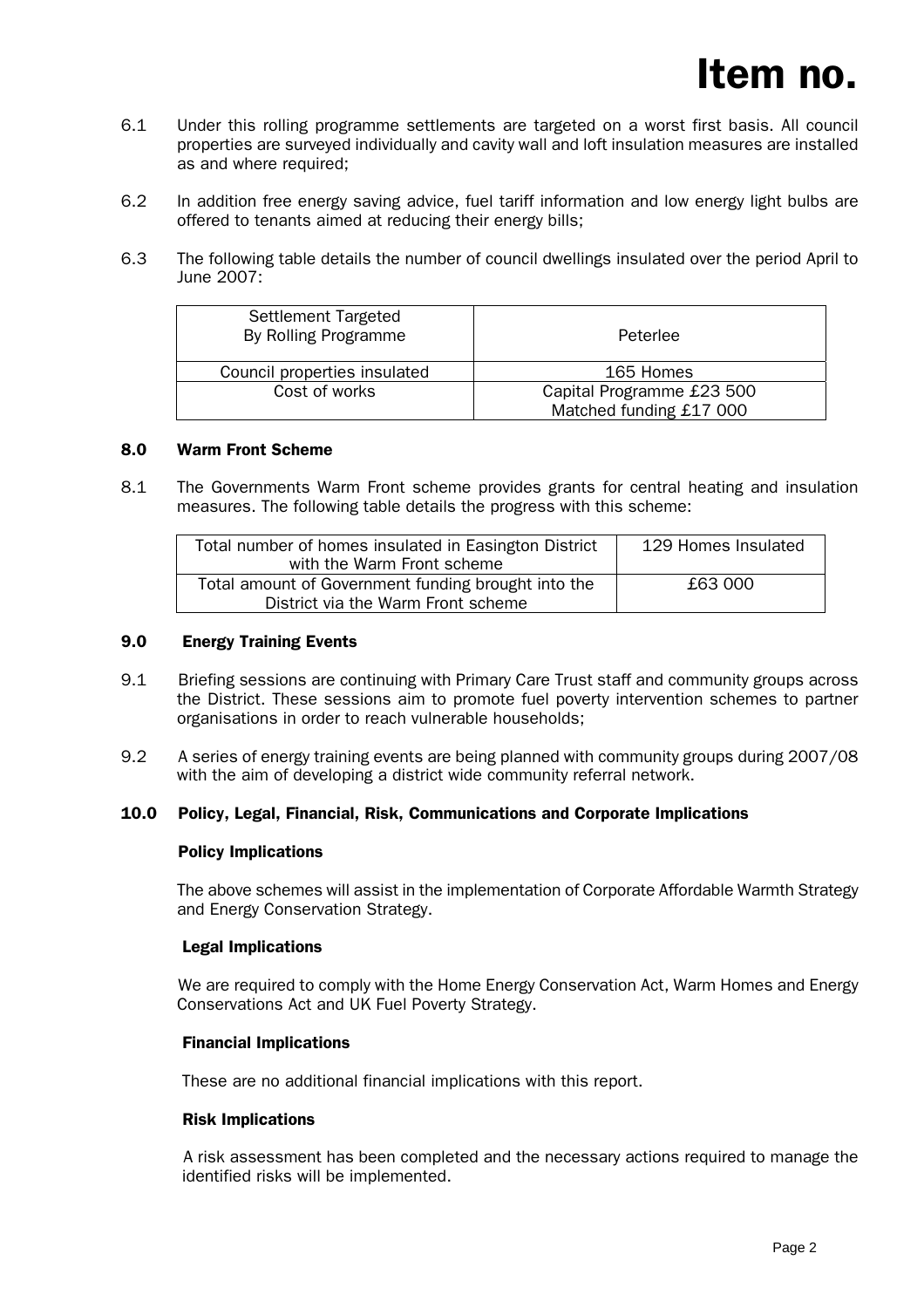

#### Communications

 The schemes detailed in this report will be promoted in InfoPoint, corporate web site and district wide as part of the Warm Homes Campaign.

#### Corporate Implications

The above schemes are targeted at the fuel poor households within District of Easington and are therefore of significant assistance with our Affordable Warmth Strategy.

#### 11.0 Corporate Plan and Priorities

 The issues contained within this report are consistent with the Corporate Plan priorities and policies. The provision of energy conservation measures directly contribute to the corporate priority of Decent Homes for All and Building a Healthy Community.

#### 12.1 Equality and Diversity

The issues contained in this report do not affect the Respect and Dignity Policy or Access Policy and Strategy.

#### 12.2 E Government

 As part of our corporate web site there is a comprehensive advice and information section on the grant assistance available to residents on the corporate web site and where applicable on line applications can be submitted.

#### 12.3 Procurement

Procurement issues will be part of the proposed Utility Management Plan.

#### 12.4 Service Plan

The initiatives covered in this report form part of the new Housing Service Plan and are consistent with its key activities with its key objectives.

#### 12.5 Performance Management and Scrutiny

Actions are monitored through the performance management framework.

#### 12.6 Sustainability

The scheme will assist in reducing domestic energy consumption and greenhouse gas emissions in line with climate change objectives. In addition local residents will realise lower fuel bills thus allowing increased disposable income and benefiting the local economy.

#### 12.7 Expenditure related to "well being" powers

The schemes in this report will assist with the social and environmental "well being" of the District.

#### 12.8 Human Resource Implications

There are no HRI implications as a result of this report.

#### 12.9 Crime and Disorder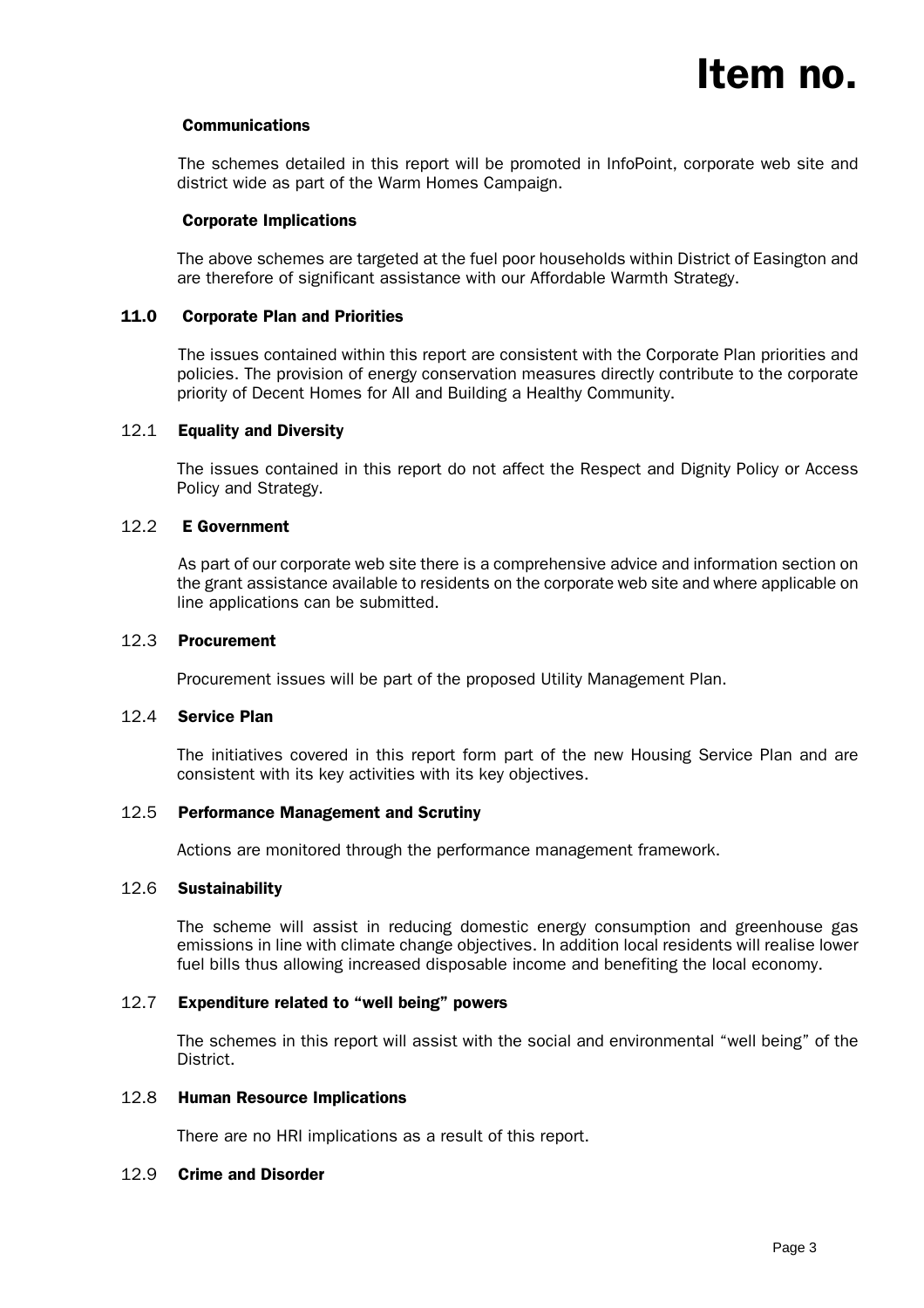There are no crime and disorder implications.

## 12.10 Human Rights

There are no Human Rights implications.

### 12.11 Social Inclusion

The Affordable Warmth Strategy will have regard to social inclusiveness by promoting energy conservation activities, decreasing the cost of home fuel bills and maximising disposable incomes to vulnerable groups within the district.

## 12.12 Information Technology

Overall progress with district wide domestic energy conservation is recorded and monitored using the corporate domestic energy database.

#### 13.0 Recommendations

13.1 That members note the contents of the report, and the positive progress made.

C:/Committee Reports/SDSC Report 17.07.07.doc